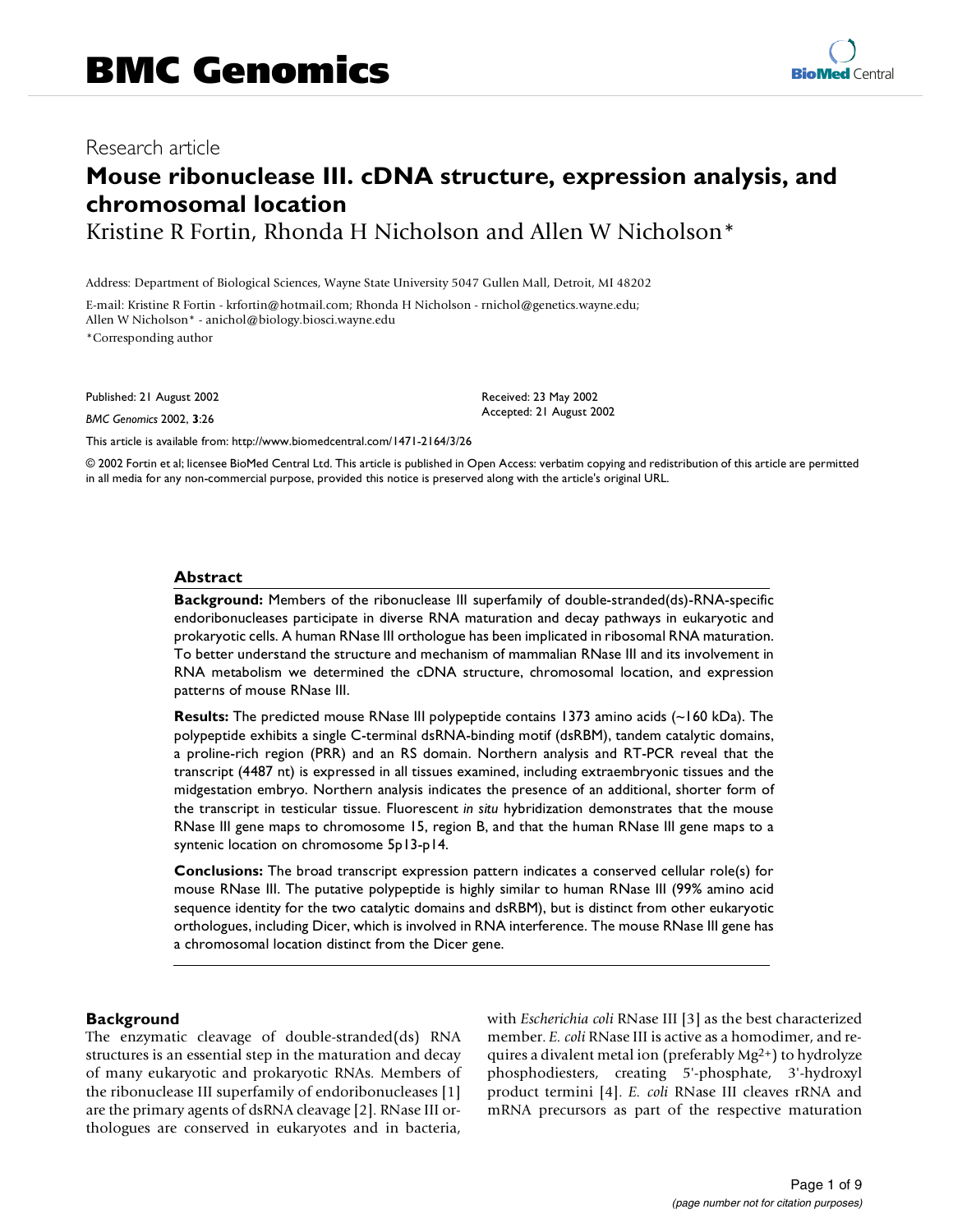

Ribonuclease III superfamily members. The orthologues include bacteria, yeast, *C. elegans*, *Drosophila*, mammalian RNase III, and mammalian Dicer. The textured boxes in the linear diagrams of the orthologues indicate the characteristic domain elements.

pathways. *E. coli* RNase III also initiates mRNA degradation, and participates in antisense RNA action [2,5–8].

Bacterial RNase III orthologues exhibit the simplest primary structure, which includes a C-terminal dsRNA-binding motif (dsRBM), and an N-terminal catalytic (nuclease) domain (Figure 1). The dsRBM is present in many other proteins that bind dsRNA [9,10] and is important for RNase III activity in *in vitro* [11]. The catalytic domain contains a number of conserved residues, including an 11 amino acid signature motif that is a distinguishing feature of RNase III orthologues. The isolated *E. coli* RNase III catalytic domain, which retains homodimeric behavior, can cleave dsRNA substrates under specific conditions *in vitro* [11]. The recently reported crystal structure of the catalytic domain of *Aquifex aeolicus* RNase III reveals an extensive subunit interface, with the cleft between the subunits predicted to bind dsRNA [12]. The two proposed active sites are positioned at each end of the intersubunit cleft and contain conserved residues from each subunit. Several highly conserved carboxylic acids in the active sites bind a single divalent metal ion [12], and one of these residues has been shown to be essential for catalytic activity of *E. coli* RNase III [13].

Two mammalian RNase III orthologues have been identified, and exhibit common domains as well as apparently unique features. The RNase III orthologue "Dicer" (Figure 1) plays a central role in RNA interference (RNAi) by cleaving dsRNAs to ~21 bp fragments, termed small interfering(si) RNAs. The siRNAs are incorporated into a macromolecular complex which carries out degradation of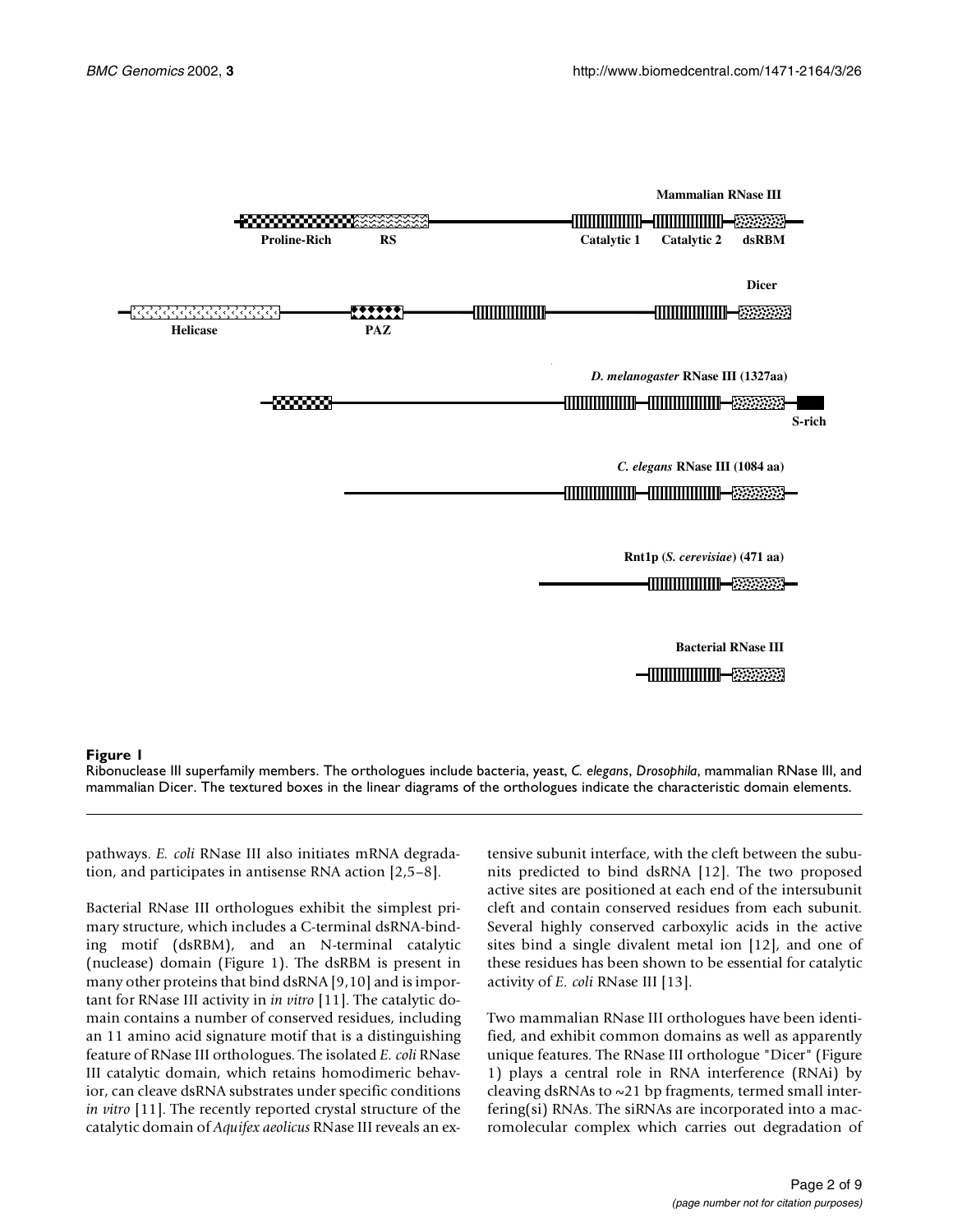homologous RNA sequences [14]. Dicer action serves to inhibit viral infection and retroposon movement, and also plays a role in developmental pathways by cleaving precursors to small regulatory RNAs (reviewed in [14,15]). The predicted sequence of the mouse Dicer polypeptide exhibits a single dsRBM and tandem catalytic domains. In addition, the N-terminal region contains a DExH/DEAH RNA helicase motif and a PAZ (Pinwheel-Argonaut-Zwille) domain, which is also present in other proteins involved in RNAi [16,17].

The second mammalian RNase III orthologue also exhibits a single C-terminal dsRBM and tandem catalytic domains, but is otherwise structurally distinct from Dicer as it lacks the helicase and PAZ domains (Figure 1) [18,19]. Preliminary evidence indicates that this RNase III orthologue participates in rRNA maturation. Thus, a reduction in human RNase III levels *in vivo* causes the accumulation of specific rRNA processing intermediates [18]. Consistent with this functional role, human RNase III localizes to the nucleolus in a cell-cycle-dependent manner [18]. A truncated form of human RNase III has been purified and shown to cleave dsRNA *in vitro* [18]. However, little else is known of the functional roles or the mechanistic features of this enzyme. We report here (i) the characteristics of the cDNA sequence and predicted polypeptide of mouse RNase III, (ii) demonstrate transcript expression patterns, and (iii) report the chromosomal locations of the mouse and human RNase III genes.

## **Results and Discussion** *Features of the mouse RNase III cDNA sequence*

The mouse RNase III cDNA structure was determined by sequence analysis of individual cDNA clones (see Materials and Methods), whose sequences relative to the fulllength sequence are shown in Figure 2. The length of the mouse RNase III cDNA is 4487 nt (see Additional File 1), and the predicted initiation codon is at position 243. This prediction is based on the occurrence of three in-frame stop codons upstream of the indicated ATG, within the 242 nt 5'-untranslated region (5'-UTR) (see Additional File 1). It is not firmly established if the reported 5' end nucleotide corresponds to the true 5' end of the mRNA. However, several independent partial cDNA clones (see Figure 2) contain the same 5' nucleotide. There is no significant sequence similarity of the mouse 5'-UTR with that of human RNase III (245 nt). The 3'-UTR is 123 nt in size, and contains a consensus polyadenylation signal (AAUAAA) 12 nucleotides from the poly $(A)$  tail. The 3'-UTR exhibits 87% identity with the human 3'-UTR (372 nt) over a ~76 nt region, corresponding to positions 37– 113 of the mouse 3'-UTR and positions 39–115 of the human 3'-UTR. A search of the NCBI mouse EST database yielded five independent clones which exhibit 100 percent sequence identity with the 3'-UTR (data not shown). The predicted 3'-UTR of the mouse RNase III mRNA and that of the rat RNase III mRNA share 85% nucleotide identity, and have the same lengths (data not shown).

## *Features of the predicted RNase III polypeptide The dsRBM and catalytic domains*

Conceptual translation of the mouse RNase III cDNA, using the AUG at position 243 as the initiation codon, yields a polypeptide of 1373 amino acids with a predicted molecular mass of 158.8 kDa and a pI of 7.99. The polypeptide contains a single dsRBM and two RNase III catalytic domain elements (see Additional File 1). The RNase III domain (i.e. the two catalytic domains and dsRBM) of the mouse and human sequences exhibit 99% amino acid identity and 88% nucleotide sequence identity. Figure 3 provides an alignment of the RNase III domains of the mouse, human, *Drosophila* and *C. elegans* RNase III orthologues. The latter two sequences also exhibit strong conservation of sequence over the entire length of the region. Note also that *Drosophila* RNase III has a serine-rich C-terminal extension [19]. There are two catalytic domain signature sequences present in these orthologues. The single signature sequence of bacterial RNase III orthologues not only provides residues essential for catalysis, but contributes to the subunit interface [12]. It is therefore likely that mouse RNase III is active as a homodimer. If so, the holoenzyme may contain four active sites.

## *The Proline-rich region*

A proline-rich region (PRR) is present in the N-terminal portion of the polypeptide (see Additional File 1). Of the 63 prolines occurring in the PRR, 62 (98%) are conserved in the corresponding region of human RNase III. Repetitive proline sequences tend to adopt a polyproline II (PPII) helix, consisting of an extended structure with three residues per turn. A proline at every third position serves to stabilize the structure [20], and also participates in hydrogen bonds as well as in hydrophobic interactions [21]. The presence of a PRR in mouse RNase III suggests protein-protein interactions important for function. PRR-mediated interactions are relatively weak and reversible, and occur with the PPII helix in the C-terminal domain of RNA polymerase II during transcription initiation and elongation [22].

## *The Arginine/Serine (RS) domain*

The mouse RNase III polypeptide contains an RS domain adjacent to the PRR (see Additional File 1). The 13 positions containing the RS/SR dipeptide motif are shared between the mouse and human polypeptides, with an overall 87% sequence identity, with the human sequence containing an additional SR dipeptide. RS domains participate in protein-protein interactions, and RS domain-containing proteins play essential roles in constitutive or alternative mRNA splicing [23–25]. RS proteins bind RNA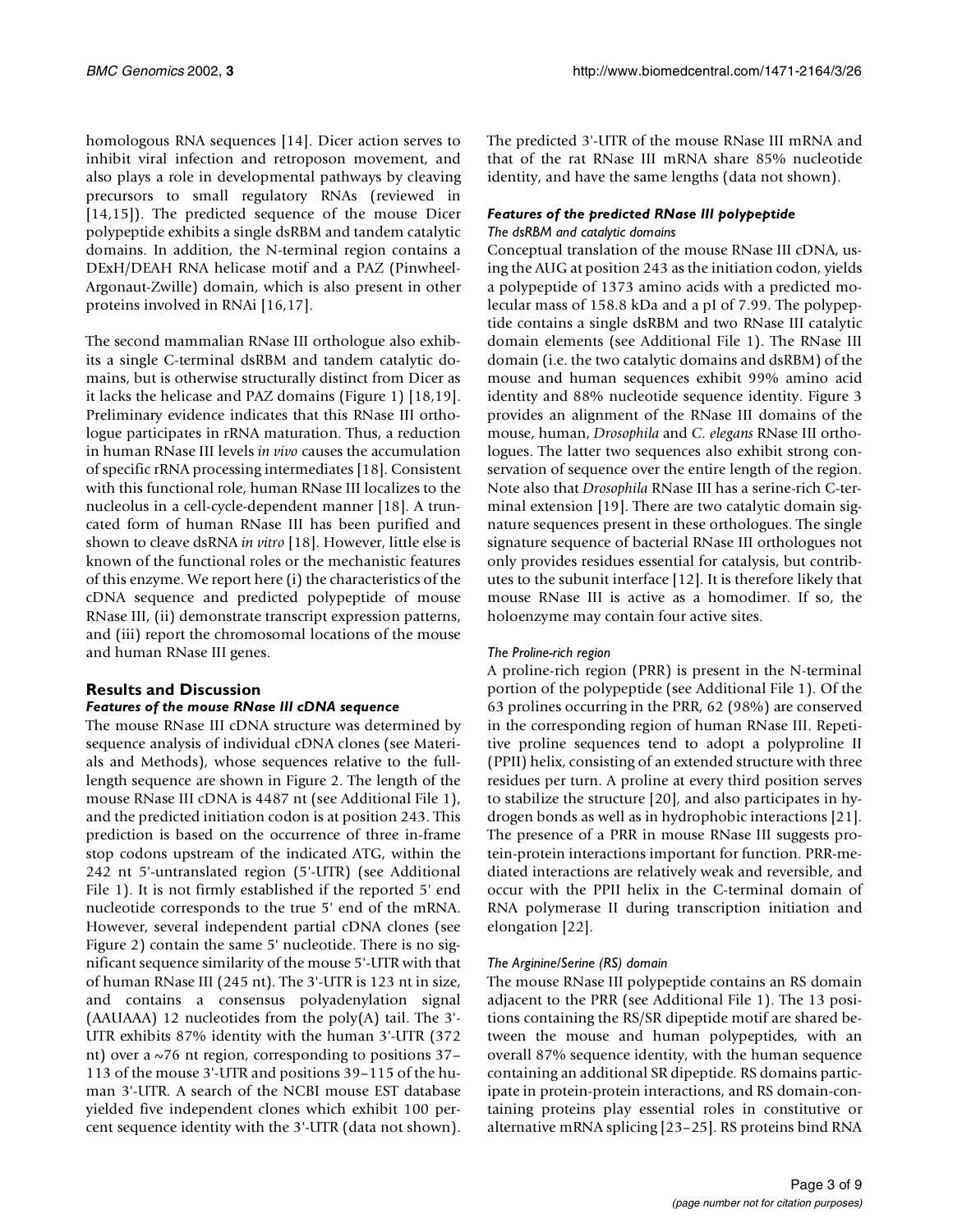

Positions of partial cDNA clones used to determine the complete cDNA sequence of mouse RNase III. The full-length cDNA is represented by the shaded bar at the top, with specific domains indicated, and the 5' and 3' UTRs marked by the hashed lines. The cDNA clones are identified by their accession numbers. The cDNA clone generated in-house from kidney cDNA is represented by a solid black line and is labeled "cDNA clone" (GenBank Accession #AF533013). The dotted line indicates the internal sequence missing from the clone. The Not1 restriction site is indicated by the asterisk and is the site of plasmid ligation for a number of the cDNA clones. That there is no missing sequence at this position is indicated by (i) the continuity of the open reading frame across this site, and (ii) an exact, continuous alignment with the human sequence across this site [18].

*via* an RNA recognition motif (RRM), allowing subsequent recruitment of splicing components *via* RS domain interactions. The presence of this domain in mouse RNase III suggests similar protein-protein interactions involved in RNA maturation, which may be functionally associated with components of the RNA splicing and transport machinery.

#### *Potential sites of post-translational modification*

Psort analysis of the predicted mouse RNase III amino acid sequence indicates three potential nuclear localization signals positioned at residues 254, 355 and 508 (see Additional File 1). A Prosite scan identified multiple potential phosphorylation sites for protein kinase C, casein kinase II and cAMP-dependent protein kinase (data not shown). Some of these signals may be involved in protein localization, as it has been shown that human RNase III localizes to the nucleolus during the cell cycle S phase [18].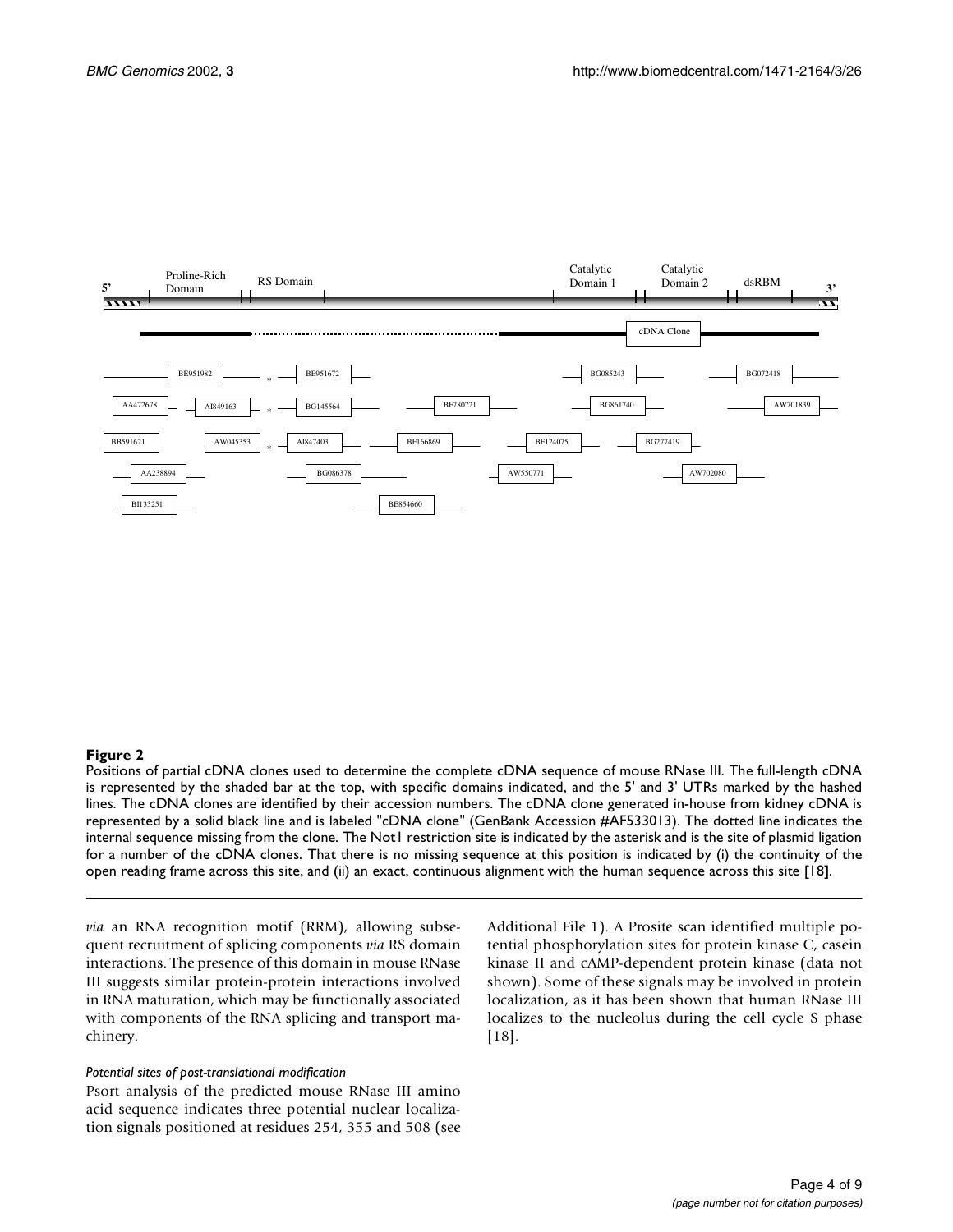| Human     | LLOLAMTHPSHHLNFGMNPDHARNSLSNCGIROPKYGDRKVHHMHMRKKGINTLINIMSR 60                                                                                                        |  |
|-----------|------------------------------------------------------------------------------------------------------------------------------------------------------------------------|--|
| Mouse     | LLOLAMTHPSHHLNFGMNPDHARNSLSNCGIROPKYGDRKVHHMHMRKKGINTLINIMSR 60                                                                                                        |  |
|           | Drosophila LLOLALTHPSYKENYGTNPDHARNSLTNCGIROPEYGDRKIHYMNTRKRGINTLVSIMSR 60                                                                                             |  |
| C.elegans | VIELALMHSSFKSHYGTPIDHVKNMITNCGYRR-KYG-AEDKREKKRVAGIMSLFNIMKG 58                                                                                                        |  |
|           | **.:* ::*** *: :**   : : : *<br>$: : : * * : * * : : : : *$<br>$***$ :***.                                                                                             |  |
| Human     | LGODDPTPSRINHNERLEFLGDAVVEFLTSVHLYYLFPSLEEGGLATYRTAIVONOHLAM 120                                                                                                       |  |
| Mouse     | LGODDPTPSRINHNERLEFLGDAVVEFLTSVHLYYLFPSLEEGGLATYRTAIVONOHLAM 120                                                                                                       |  |
|           | Drosophila FGKEHETVSNITHNERLEFLGDAVVEFLSSIHLFFMFPELEEGGLATYRAAIVONOHLAL 120                                                                                            |  |
| C.elegans | TSGGEP----ILHNERLEYLGDAVVELIVSHHLYFMLTHHFEGGLATYRTALVONRNLAT 114                                                                                                       |  |
|           | * ****** ******** * ** * * * * * * *<br>*****************                                                                                                              |  |
| Human     | LAKKLELDPFMLYAHGPDLCRESDLRHAMANCFEALIGAVYLEGSLEEAKOLFGRLLFN- 179                                                                                                       |  |
| Mouse     | LAKKLELDRFMLYAHGPDLCRESDLRHAMANCFEALIGAVYLEGSLEEAKOLFGRLLFN- 179                                                                                                       |  |
|           | Drosophila LAKKLQLEEFMLYAHGSDLCHELELRHAMANCFEALMGALLLDGGIKVADEVFTDALFRO 180                                                                                            |  |
| C.elegans | LAKNCRIDEMLOYSHGADLINVAEFKHALANAFEAVMAAIYLDGGLAPCDVIFSKAMYGH 174                                                                                                       |  |
|           | $***$ : .:: :: *:**.** .<br>$: : : * * * * * * * * : : * * * * * * * * *$<br>$\ldots$ : $*$<br>$\vdots$                                                                |  |
| Human     | DPDLREVWLNYPLHPLOLOEPNTDROLIETSPVLOKLTEFEEAIGVIFTHVRLLARAFTL 239                                                                                                       |  |
| Mouse     | DPDLREVWLNYPLHPLOLOEPNTDROLIETSPVLOKLTEFEEAIGVIFTHVRLLARAFTL 239                                                                                                       |  |
|           | Drosophila DEKLLSIWKNLPEHPLOEOEPLGDRSCIDSYRVLKELTKFEDSIGIKFKHIRLLARAFTD 240                                                                                            |  |
| C.elegans | OPVLKEKWDHINEHELKREDPOGDRDLSFITPTLSTFHALEERLGIOFNNIRLLAKAFTR 234                                                                                                       |  |
|           | $x^*$ : : :*: :*: * .::**** :***<br>$*$ , $*$ :                                                                                                                        |  |
| Human     | RTVGFNHLTLGHNORMEFLGDSIMOLVATEYLFIHFPDHHEGHLTLLRSSLVNNRTOAKV 299                                                                                                       |  |
| Mouse     | RTVGFNHLTLGHNORMEFLGDSIMOLVATEYLFIHFPDHHEGHLTLLRSSLVNNRTOAKV 299                                                                                                       |  |
|           | Drosophila RSIGFTHLTLGSNORLEFLGDTVLOLICSEYLYRHFPEHHEGHLSLLRSSLVNNRTOAVV 300                                                                                            |  |
| C.elegans | RNIPNNDLTKGHNORLEWLGDSVLOLIVSDFLYRRFPYHHEGHMSLLRTSLVSNOTOAVV 294                                                                                                       |  |
|           |                                                                                                                                                                        |  |
| Human     | AEELGMOEYAITNDKTKRPVALRTKTLADLLESFIAALYTDKDLEYVHTFMNVCFFPRLK 359                                                                                                       |  |
| Mouse     | AEELGMOEYAITNDKTKRPVALRTKTLADLLESFIAALYIDKDLEYVHTFMNVCFFPRLK 359                                                                                                       |  |
|           | Drosophila CDDLGMPKYAVYANP---KADLKTKDRADLLEAFLGALYVDKGLLYCEOFCHVCLFPRLO 357                                                                                            |  |
| C.elegans | CDDLGFTEFVIKAPY--KTPELKLKDKADLVEAFIGALYVDRGIEHCRAFIRIVFCPRLK 352                                                                                                       |  |
|           | *: * ***:*:*:.*** *:.: : . * .: : ***:<br>$.11***111.1$                                                                                                                |  |
| Human     | EFILNQDWNDPKSQLQQCCLTLRTE-GKEPDIPLYKTLQTVGPSHARTYTVAVYFKGERI 418                                                                                                       |  |
| Mouse     | EFILNQDWNDPKSQLQQCCLTLRTE-GKEPDIPLYKTLQTVGPSHARTYTVAVYFKGERI 418                                                                                                       |  |
|           | Drosophila LFIMNODWNDPKSKLOOCCLTLRTMDGGEPDIPYYKVVEASGPTNTRVYKVAVYFRSKRL 417                                                                                            |  |
| C.elegans | HFIESEKWNDAKSHLOOWCLAMRDPSSSEPDMPEYRVLGIEGPTNNRIFKIAVYYKGKRL 412                                                                                                       |  |
|           | $\begin{array}{cccccccccccccc} & \star & \star & \star & \star & \star & \star & \star & \star & \star & \star \end{array}$<br>$x * z : x : z : x * x * z : z : z * z$ |  |
| Human     | GCGKGPSIQQAEMGAAMDALEKYN---FPQMAHQKRFIERKYRQELK---EMRWEREHQE 472                                                                                                       |  |
| Mouse     | GCGKGPSIQQAEMGAAMDALEKYN---FPQMAHQKRFIERKYRQELK---EMRWEREHQE 472                                                                                                       |  |
|           | Drosophila ATSSGSSIQQAEMNAAKQALENSRDL-FPQLDHQKRVIAKSIKKQTGNELDNDSDRQHQE 476                                                                                            |  |
| C.elegans | ASAAESNVHKAELRVAELALANLESMSFSKMKAKNNSWFONMRRRLE------------ 459                                                                                                        |  |
|           | $*$ .::<br>$: :$ .<br>$\cdots$ $\cdots$                                                                                                                                |  |
| Human     |                                                                                                                                                                        |  |
| Mouse     | R--------------------------------EPEEAEDIKK------------------               483                                                                                        |  |
|           | Drosophila EKIKRPKYATPLODESHLPKOYRMHENISSDELPEDEDFESTAPKSPTMPLRSNRSGSSS 536                                                                                            |  |
| C.elegans |                                                                                                                                                                        |  |
|           | $:$ $\cdot$ $*$                                                                                                                                                        |  |
| Human     |                                                                                                                                                                        |  |
| Mouse     |                                                                                                                                                                        |  |
|           | Drosophila SSSSSDSDGSTSSPKCKRRLKKCSSVSSKSSLG 569                                                                                                                       |  |
| C.elegans |                                                                                                                                                                        |  |

Similarities of the RNase III domain (catalytic domains + dsRBM) of the human, mouse, *Drosophila* and *C. elegans* RNase III orthologues. Multiple amino acid sequence alignment was performed using the CLUSTALW and Align programs. For the mouse orthologue, the first amino acid shown corresponds to amino acid 892 in the complete sequence (see Additional File 1). Blue: acidic residues; Pink, basic residues; Green, hydrophilic residues; Red, hydrophobic residues. The symbols below the sequence refer to level of conservation: asterisk, completely conserved; colon and period: decreasing levels of conservation.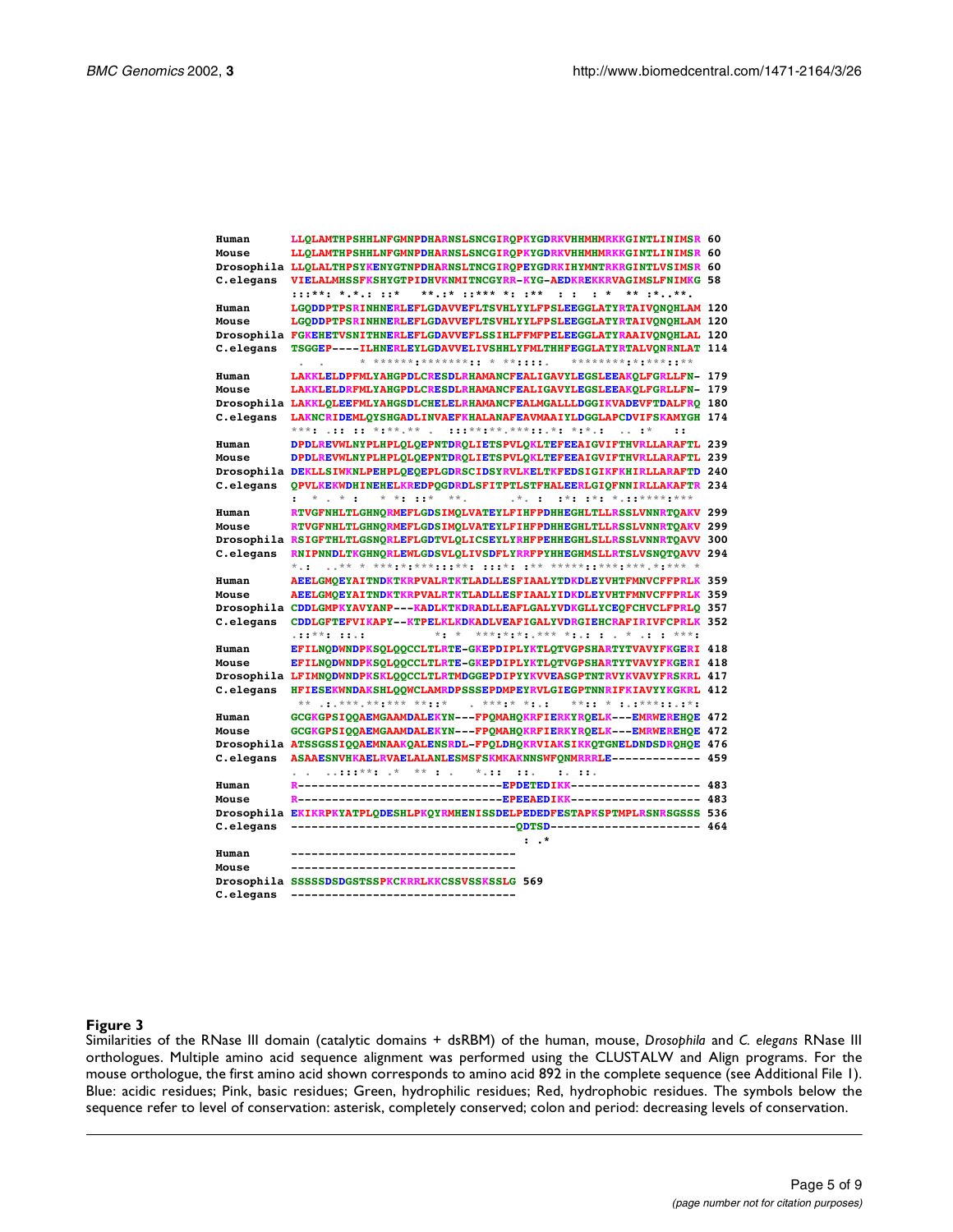

Expression analysis of the mouse RNase III transcript. **A.** RT-PCR analysis of the RNase III transcript in adult mouse organs, in day 13.5 (E13.5) mouse embryo ("Embryo"), and in extra-embryonic organs ("Placenta" and "Yolk Sac"). Analysis was performed as described in Materials and Methods. The 272 bp PCR product was generated using an oligodeoxynucleotide pair that localized to a sequence in the dsRBM (forward primer) and 3'-UTR (reverse primer). For each lane, a separate RT-PCR analysis which omitted reverse transcriptase did not provide a DNA product (data not shown). The lower panel displays a control experiment showing uniform production of a β-actin mRNA-specific PCR product (100 bp). DNA size markers are provided in lane M. **B.** Northern analysis of the RNase III transcript. A <sup>32</sup>P-labeled, 1.2 kb probe specific to the 3' region of the RNase III sequence (cDNA clone accession no. AA549506) was hybridized to a multiple tissue northern blot. Each lane contained 2 µg of poly(A)+ RNA from the indicated adult mouse organs (upper panel). The blot was visualized by phosphorimaging. The actin control blot is shown in the lower panel. The 1.8 kb transcript in the heart, skeletal muscle and testis lanes represents an alternatively processed actin RNA.

#### *Mouse RNase III transcript expression patterns*

The transcript expression patterns were analyzed by RT-PCR and by northern blot (Figures 4A,4B). The analyses show that the mouse RNase III transcript is expressed in all adult organs examined, as well as in the E13.5 midgestation embryo, the extraembryonic yolk sac, and the placenta. Northern analysis (Figure 4B) reveals a transcript size of  $\sim$ 4.5 kb, which is consistent with the predicted length of the cDNA, including a poly(A) tail. The northern analysis also reveals that the transcript is heavily expressed in brain tissue and perhaps also heart tissue, while only lightly expressed in skeletal muscle. The reason(s) for the differential levels of expression is unclear, but it is of interest to note that the mouse Dicer transcript is also prominently expressed in brain and heart tissue, while only lightly expressed in skeletal muscle [17]. Interestingly, an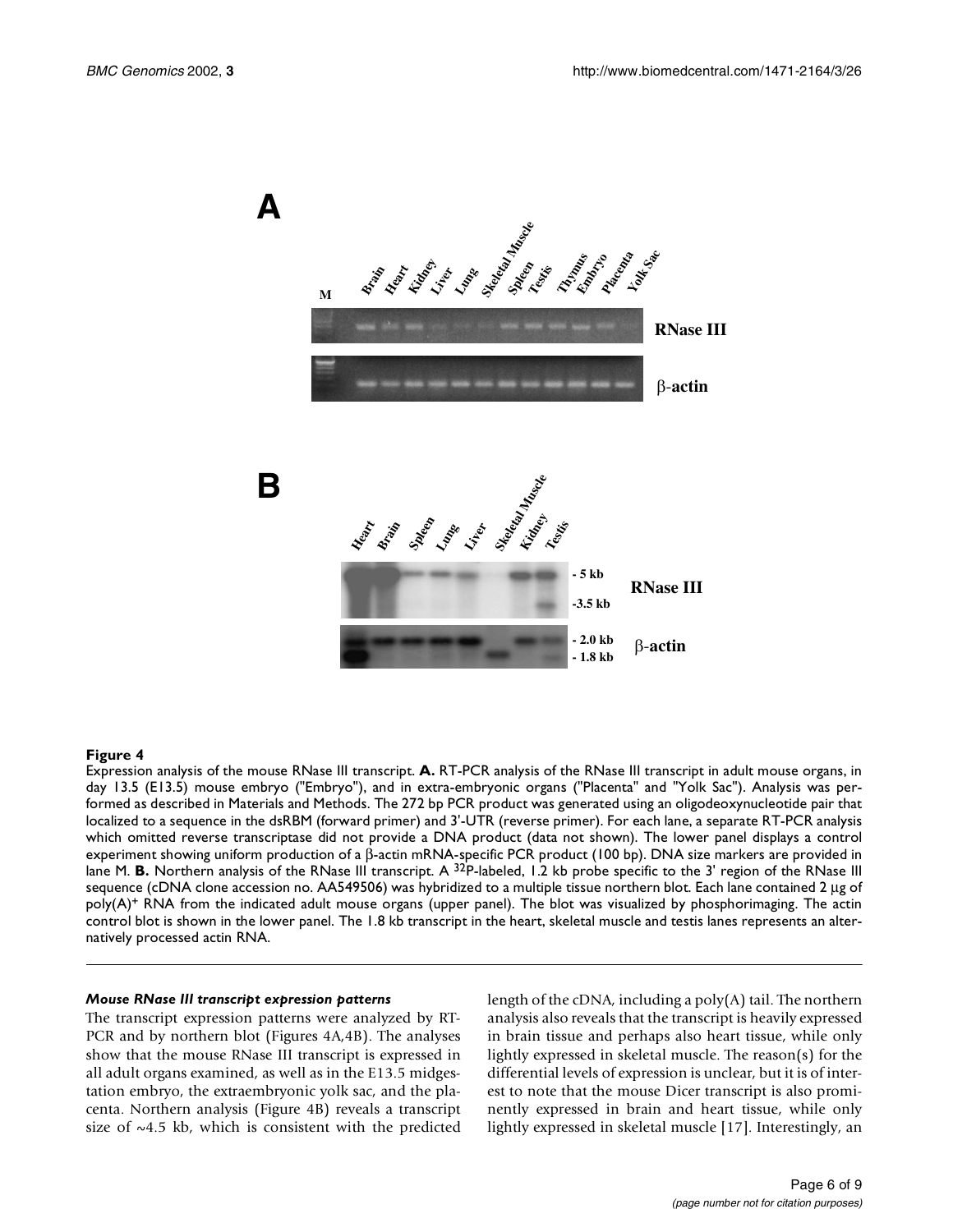

**15B**

**5p13-14**

#### **Figure 5**

Chromosomal locations of the mouse and human RNase III genes. Fluorescent *in situ* hybridization (FISH) analysis was performed according to published procedures [36,37] by SeeDNA Biotech, Inc. (Windsor, Ontario, Canada). The mouse gene mapping result is shown in panel A, and the human gene mapping result shown in panel C. For the mouse gene mapping experiment, the probe was a mouse cDNA clone (Accession No. AA549506; ~1.2 kb insert). For the human gene mapping experiment, the probe was a human cDNA clone (Accession No. AA460045; 1.26 kb insert).

additional species  $(\sim 3.5 \text{ kb})$  is present in testis (Figure 4B), which may represent an alternatively processed form of the transcript. This species is not seen in the testis lane of the RT-PCR analysis, since the PCR primers are targeted to the 3'-UTR, which is most likely the same for the two transcripts.

#### *Chromosomal locations of the mouse and human ribonuclease III genes*

The mouse RNase III gene was mapped using fluorescent in situ hybridization (FISH), employing a partial cDNA clone as probe. The gene is located in the proximal segment (region B) of chromosome 15 (Figure 5A). The human ribonuclease III gene was mapped to chromosome 5p13-p14 (Figure 5B), a region that is syntenic to mouse chromosome 15B.

#### **Conclusions**

Sequence database searches and other studies [17] have revealed only two RNase III orthologues (Dicer and RNase III) in the mouse and human genomes. However, the presence of an additional RNase III-specific transcript in at least one tissue indicates the possibility of alternative forms of RNase III. The broad expression pattern suggests a conserved cellular function for mouse RNase III. In this regard, sequence database searches and a southern "zoo" blot (data not shown) indicate significant conservation of the RNase III gene among many other vertebrates, including rat, rabbit and cow. However, functional roles for mammalian RNase III have yet to be fully defined. A role in rRNA maturation is suggested by the observation that antisense oligodeoxynucleotide-mediated reduction in human RNase III levels also causes a decrease in the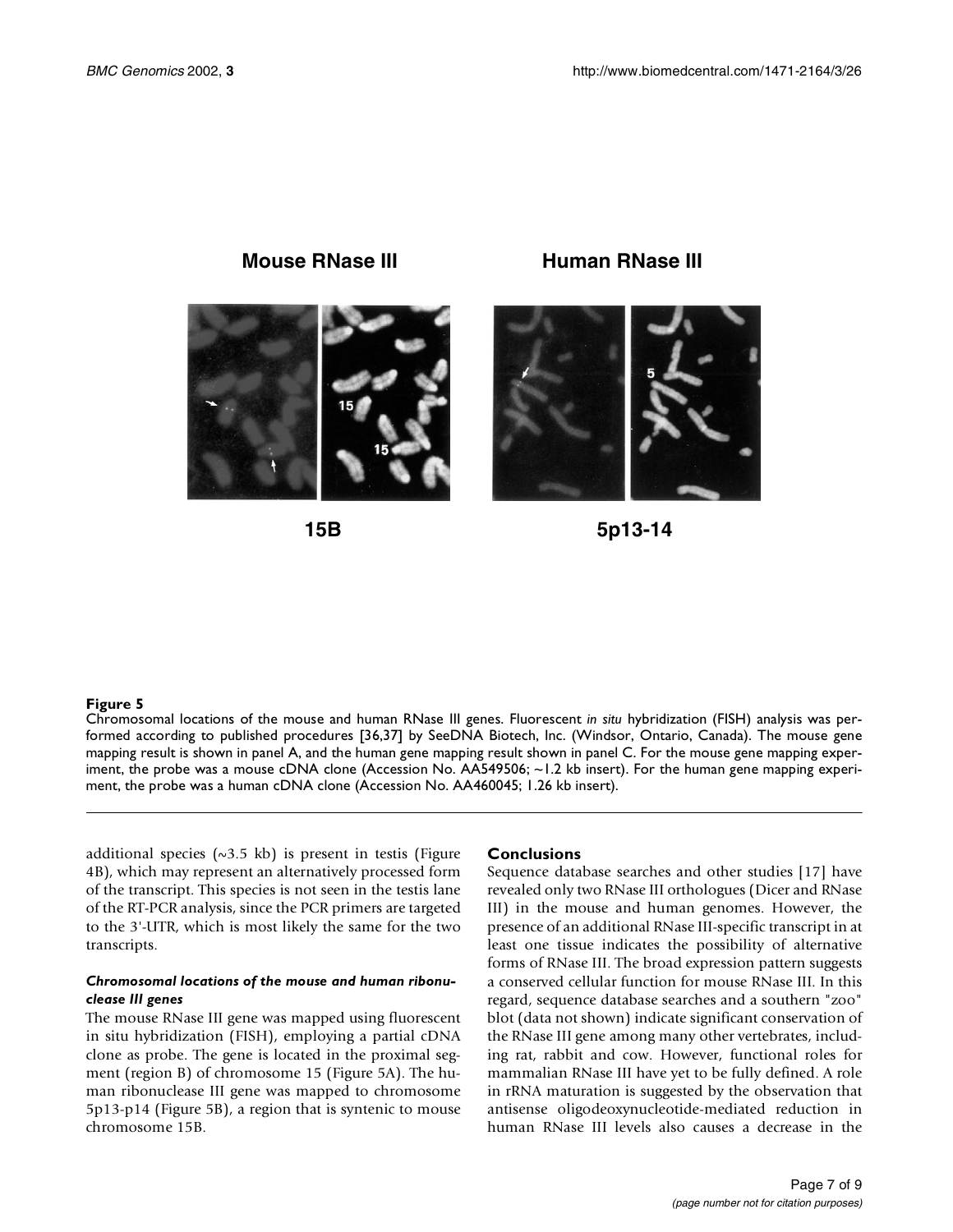amount of 5.8 S rRNA and a concomitant increase in the 12 S precursor [18]. A similar defect in rRNA maturation is seen upon U8 snoRNA depletion in *Xenopus* oocytes [26]. As U8 snoRNA participates in rRNA maturation, it is possible that an RNase III-dependent step also involves U8 snoRNA. Alternatively, a role for RNase III in the maturation of U8 snoRNA (as well as other snoRNAs) is a possibility. In this regard, the *S. cerevisiae* RNase III orthologue Rnt1p not only cleaves the 35 S rRNA precursor within the 3'-ETS [27–29], but also processes snoRNA and snRNA precursors [30–33]. Further biochemical studies are required to identify the RNA targets for mammalian RNase III and to determine its involvement in RNA maturation pathways.

## **Methods**

## *Materials*

Chemicals and reagents were molecular biology grade or reagent grade and were purchased from Fisher Scientific or Sigma Chemical Company. Restriction enzymes were purchased from New England Biolabs and were used according to the supplied instructions. The radiolabeled nucleotide  $[α<sup>32</sup>P]$ dCTP (3,000 Ci/mmol) and nick translation kits were purchased from Amersham-Pharmacia. Oligodeoxynucleotides used for DNA sequencing and PCR were synthesized by Invitrogen. The Multiple Tissue Northern (MTN) blot was obtained from Clontech. I.M.A.G.E. Consortium cDNA clones were obtained from Invitrogen/Research Genetics. The cDNA used as template for PCR cloning and sequencing was obtained from Clontech (Marathon-Ready cDNA), or prepared from mouse liver or kidney RNA as previously described [34]. Bacterial plasmids used in DNA sequencing reactions were purified using Qiagen plasmid purification kits. DNA sequencing reactions employed an ABI 3700 automated DNA Analyzer, and Big Dye terminator kits. Sequences were assembled with the ABI DNA sequencing analysis software  $(v3.6)$ .

## *Determination of the mouse ribonuclease III cDNA sequence*

Several avenues were followed to obtain the complete cDNA sequence for mouse RNase III. One strategy was based on a previous study [35] which identified eukaryotic RNase III orthologues by a BLAST search of the NCBI translated mouse EST database, using *E. coli* RNase III as query sequence. We carried out a similar search against the NCBI mouse EST database, using the *Drosophila* and human RNase III [18,19] as query sequences. Specific clones were identified, obtained and sequenced. The clone positions and accession numbers are given in Figure 2.

In a second approach, mouse kidney cDNA (Clontech Marathon-ready cDNA) served as a template for PCR which used the Advantage-2 Polymerase Mix (Clontech). The PCR reaction (50 µl volume) also included: 10 µM each primer (sequences available by request), and 5 µl of the cDNA preparation. The PCR conditions were: 94° for 30 sec, then 5 cycles of  $94^{\circ}$  (5 sec) and  $72^{\circ}$  (4 min.). This was followed by 5 cycles of: 94° (5 sec) and 70° (4 min.). The final steps consisted of 20–25 cycles of 94° (5 sec.) and 68° [\(4 min.\). The products were purified and cloned](www.expasy.ch) into plasmid pPICZ-C (Invitrogen) at the SfiI and SnaB1 sites. The recombinant clone (indicated in Figure 2) was sequenced (Accession Number AF533013). All sequences obtained as described above were subjected to a series of CLUSTALW alignments. Additional clone sequences obtained from the NCBI database were used for further verification of the assembled sequence. The assembled cDNA sequence was subjected to hypothetical translation using [the "Translate" program available on the EXPASY website](www.expasy.ch) [www.expasy.ch]. Functional domains were determined using CLUSTALW and manual methods. The molecular weight was calculated using the primary structure analysis program available from ExPASY proteomics tools. Potential post-translational modification sites and nuclear localization signals were identified using PROSITE and [Psort programs, respectively \[www.expasy.ch\].](www.expasy.ch)

## *Expression analyses*

Total RNA was obtained from mouse embryonic tissue or adult mouse organs and reverse transcription carried out as described [34]. For each tissue analysis, PCR was carried out in a 25 µl reaction volume using 1 µl of the first-strand cDNA reaction, according to the Superscript Preamplification System for First Strand cDNA Synthesis (Invitrogen). Primer sequences were (forward) 5'-GGGGCCATCCCAT-GCTAGAA-3' and (reverse) 5'-CCACTCCTGCCCTCGTT-TACT-3'. PCR conditions were  $95^{\circ}$ C × 10 min; 25 cycles of 94°C  $\times$  1 min; 55°C  $\times$  1 min; 72°C  $\times$  1 min; with a final extension of  $72^{\circ}$ C  $\times$  5 min. β-actin was used as an internal standard; primer sequences were (forward) 5'- CCCAACTTGATGTATGAAGG-3' and (reverse) 5'-TTGTG-TAAGGTAAGGTGTGC-3'. PCR conditions were 95°C × 1 min, 30 cycles of  $94^{\circ}$ C × 30 sec,  $58^{\circ}$ C × 30 sec,  $72^{\circ}$ C × 1 min, with a final extension of  $72^{\circ}$ C  $\times$  3 min. Reactions were analyzed by electrophoresis in 1% agarose gels, and DNA was visualized by ethidium staining.

## **Authors' Contributions**

Author 1 (KRF) carried out the sequence analyses, cDNA clone construction and *in-silico* analyses. Author 2 (RHN) performed the expression analyses. Author 3 conceived of the study and participated in its design and execution. All authors read and approved the final manuscript.